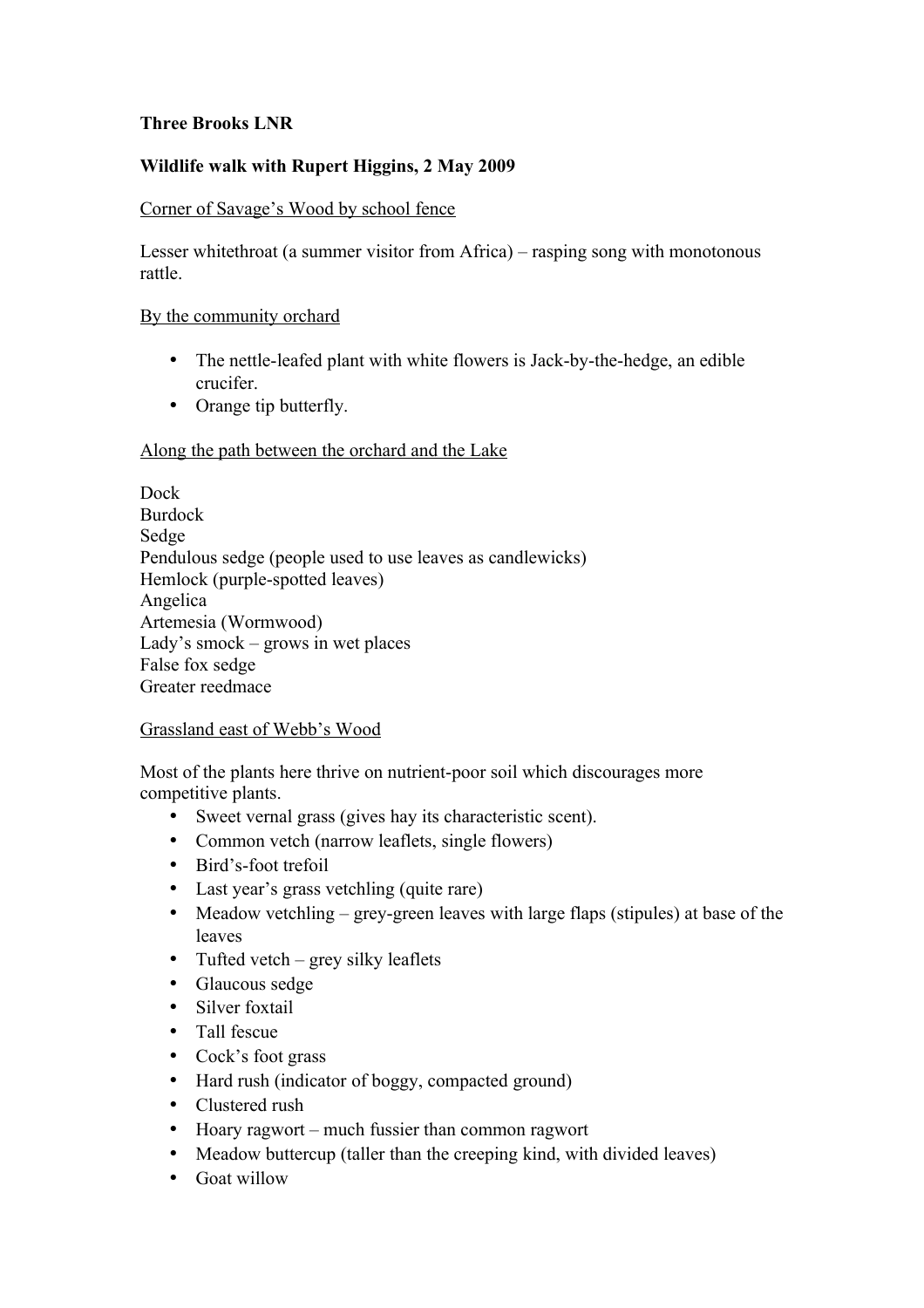- Caterpillar of burnet moth. (There are 2 types. The 6-spot burnet caterpillar eats bird's-foot trefoil, the narrow-bordered-5-spot burnet caterpillar eats meadow vetchling).
- Speckled wood butterfly

# *Management advised:*

- Continue annual scything
- Remove all smaller saplings/trees
- Disturb the ground around the goat willows

# Webb's Wood

- Wood millet, a woodland grass
- Wood sedge
- Anemone
- Bluebells doing well in the coppiced area
- Yellow archangel
- Red campion
- Herb Robert
- Common figwort
- Wood avens
- Sanicle
- Hairy St John's Wort
- Dog's mercury
- Spindle bush

## On the path

- Black medick
- Soft brome

#### In the marsh

- Meadowsweet
- Brooklime
- Comfrey
- Creeping buttercup
- Reedmace
- Watercress
- Water mint
- Three-cornered leek, *Allim triquetrum* an invader
- Slender ground hopper
- Fox! (enjoying a snooze in the sun before we barged in)

*Management advised:*